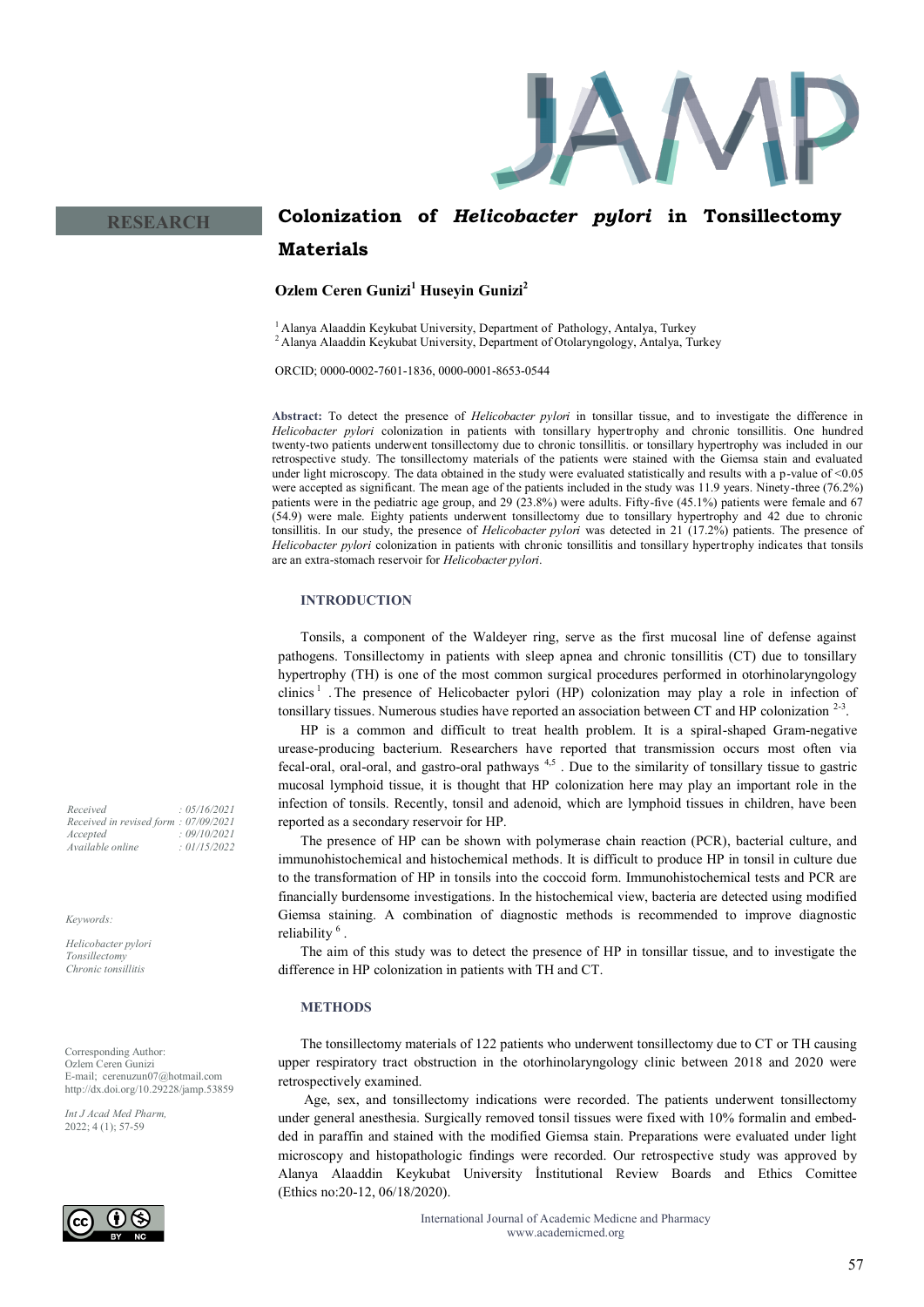Means and standard deviations of groups were calculated. Fisher's exact test was used to determine significant differences between non-parametric data from the groups. The data obtained in the study were evaluated statistically and the results with a p value of <0.05 were evaluated significantly.

#### **RESULTS**

A total of 122 patients, 67 men (54.9%) and 55 women (45.1%) who underwent tonsillectomy were included in the study. The median age was 11.9 (range, 3-60) years. Ninety-three (76.2%) patients were in the pediatric age group, and 29 (23.8%) were adults. Forty-two (34%) patients underwent tonsillectomy due to CT and 80 (65.6%) due to TH. The presence of HP was detected in 21 (17.2%) patients. The presence of HP was detected in 22.4% of males and in 10.9% of females; the difference between these ratios was not statistically significant (p=0.089) (Figure 1). There was a higher rate of HP detected in patients who underwent tonsillectomy due to TH compared with the others. HP was more detected in patients aged under 16 years  $(20.4\%)$ , but this difference was not statistically significant ( $p=0.074$ ) (Table 1).

#### **Table 1.** Age and *H.pylori*

|          |                | Age       |        |        |
|----------|----------------|-----------|--------|--------|
|          |                | $\leq 16$ | >16    | Total  |
| H.pylori | Count          | 74        | 27     | 101    |
|          | $%$ within Age | 79,6%     | 93,1%  | 82,8%  |
|          | % of Total     | 60,7%     | 22,1%  | 82,8%  |
| $^{+++}$ | Count          | 19        | 2      | 21     |
|          | % within Age   | 20,4%     | 6.9%   | 17,2%  |
|          | % of Total     | 15,6%     | 1,6%   | 17,2%  |
| Total    | Count          | 93        | 29     | 122    |
|          | % within Age   | 100,0%    | 100,0% | 100,0% |
|          | % of Total     | 76,2%     | 23,8%  | 100,0% |



**Figure 1.** *H.pylori* and Gender

#### **DISCUSSION**

*H. pylori* is a known pathogen of the gastric mucosa and infection caused by HP is a common and difficult-to-treat health problem. Since its discovery in 1983, it has been implicated in the pathology of duodenal ulcers, atrophic gastritis, chronic gastritis, mucosa-associated lymphoid tissue (MALT) lymphoma, and stomach cancer  $3,7$ . The affinity of the bacterium to lymphoid tissues may explain its presence in tonsillary and adenoid tissue. It is also known

to be active in non-gastrointestinal diseases such as IgA nephropathy <sup>8</sup>. The presence of HP in the middle ear suggests that it may play a role in the pathogenesis of otitis media with effusion  $9$ .

There is no standard identification system for HP in the upper respiratory tract. Histochemical and immunohistochemical examinations, production in culture, rapid urease test (RUT), PCR are the techniques used to investigate the presence of  $HP$ <sup>10</sup>. The rate of false-positive results in tests based on detection of the products of urea hydrolysis is high. Culture is the gold standard for HP, as it is for all bacteria, with 80-90% sensitivity and 90-100% specificity. However, due to other bacteria in the pharynx flora, it is quite difficult to produce HP in culture. Molecular methods are valuable but expensive tests for the detection of HP  $10-14$ . The sensitivity of histopathologic examinations performed with Giemsa staining was stated as 91%, with specificity 100% and accuracy 95% <sup>15</sup>. However, histopathologic examination is fast, inexpensive, and reliable.

It is assumed that about 50% of adults in developed countries and 80-90% of adults in developing countries are affected by  $HP$ <sup>13</sup>. In the literature, the presence of HP colonization has been reported between  $30-68.6\%$  <sup>14,15</sup>. Kraus et al. reported a very high value of 98% in their study by using PCR  $^{16}$ . We determined the presence of tonsillary HP colonization to a lesser extent (17.2%) than in the literature. This difference may be due to the fact that studies were conducted using different techniques with different patient groups. The methods used to detect HP give clear results for the stomach, but there is no standard to detect tonsillary HP. A combination of diagnostic methods is recommended to improve diagnostic reliability <sup>6</sup>.

Vilarinho et al. identified HP in 24 (39%) patients in their study performed in 62 pediatric patients[14]. We found HP in 20.4% of the pediatric group and in 6.9% of the adult group. This difference was not statistically significant. Siupsinskiene et al. identified more HP in adults in their research. They found HP in 11 of 36 child patients and 35 of 61 adult patients<sup>15</sup>. A study in which PCR was used showed the presence of HP in 98% of children<sup>16</sup>. Lin et al. reported the presence of HP in 35% of adults<sup>17</sup>. It is thought that intensive antibiotic use at a pediatric age may affect the colonization of this bacterium. We also think that this high proportion in the adult population in the literature is due to the increased risk of encountering bacteria at an advanced age of life.

Usually in the pediatric age group, patients experience infection, which continues in the form of chronic disease. First in 1989, Krajden et al. reported the isolation of HP from dental plaques for the first time in the oral cavity<sup>18</sup>. Researchers reported that transmission occurred most often via fecal-oral, oral-oral and gastro-oral pathways<sup>4</sup>. The bacterium is thought to colonize in palatine and pharyngeal tonsils via the gastro-oral route. Later studies showed the colonization of HP in tonsillary and adenoid tissues. Although the use of antibiotics for different reasons eliminates the gastric reserve, familial transition and the presence of HP in dental plaques cause recurrence. There are therefore researchers who argue that eradication will fail<sup>18</sup>. In one study, the frequency of gastric HP colonization was reported to be lower in patients who underwent tonsillectomy in subsequent years. That study suggested that tonsillar tissue served as a reserve for HP. It was reported that the risk of gastric HP infection decreased in patients undergoing tonsillectomy<sup>19</sup>. However, the issue of tonsils being a reservoir for HP and being the cause of recurrent systemic infection remains controversial. There is no consensus on this issue in the literature.

Researchers investigate as to whether tonsils were a reservoir for HP or if they were involved in the pathogenesis of CT. However, different results were found in studies. Suipisinke et al. showed HP in 40.7% of patients with CT, whereas detected no HP in any patients with TH in their study performed in 36 pediatric patients<sup>15</sup>. In another study, using a rapid urease test, the presence of HP was detected in